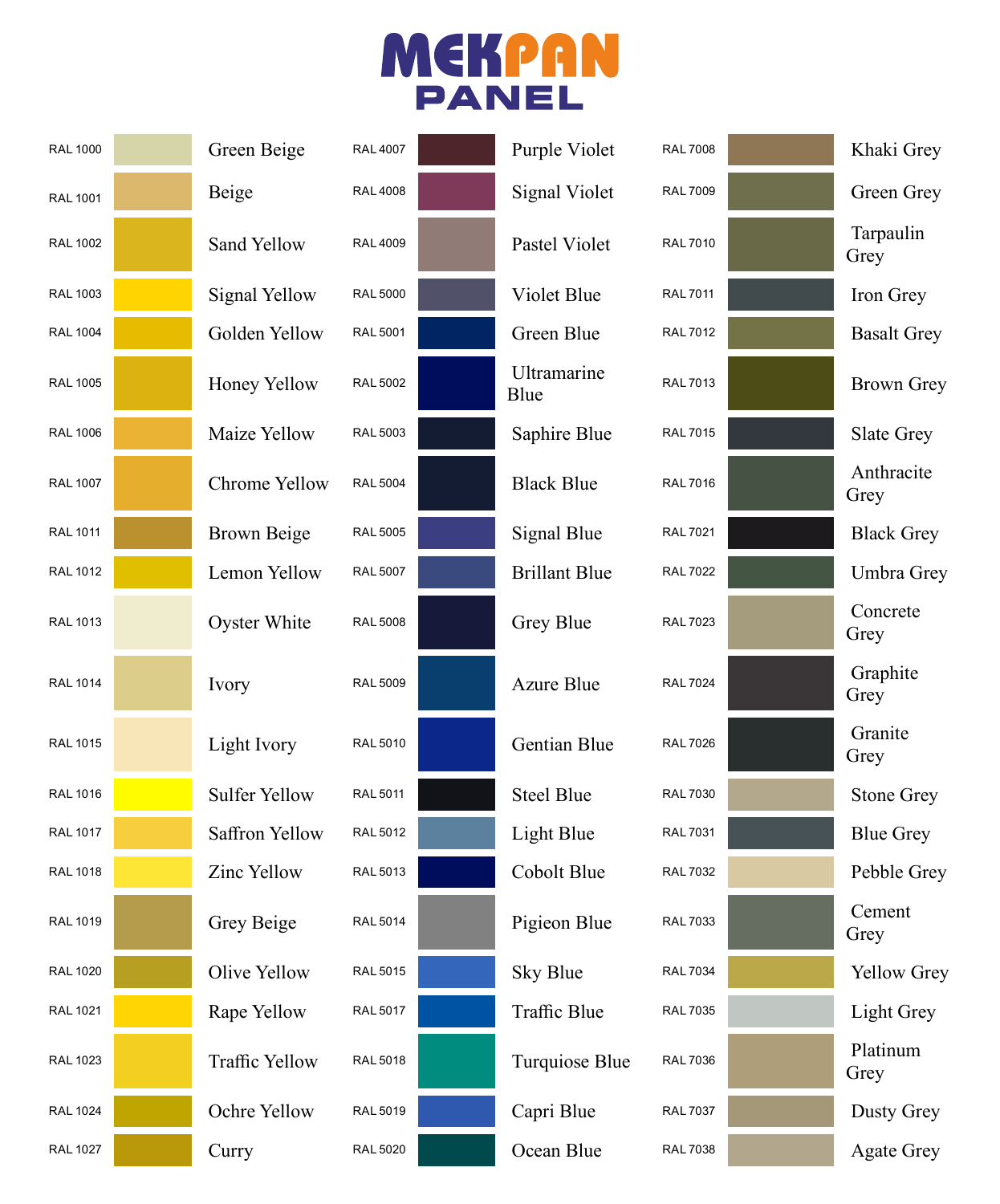| <b>RAL 1028</b> | Melon Yellow         | <b>RAL 5021</b> | Water Blue           | <b>RAL 7039</b> | <b>Quartz Grey</b>                  |
|-----------------|----------------------|-----------------|----------------------|-----------------|-------------------------------------|
| <b>RAL 1032</b> | <b>Broom Yellow</b>  | <b>RAL 5022</b> | Night Blue           | <b>RAL 7040</b> | Window<br>Grey                      |
| <b>RAL 1033</b> | Dahli Yellow         | <b>RAL 5024</b> | Pastel Blue          | <b>RAL 7042</b> | <b>Traffic Grey</b><br>$\mathbf{A}$ |
| <b>RAL 1034</b> | Pastel Yellow        | <b>RAL 6000</b> | Patina Green         | <b>RAL 7043</b> | <b>Traffic Grey</b><br>B            |
| <b>RAL 2000</b> | <b>Yellow Orange</b> | <b>RAL 6001</b> | <b>Emerald Green</b> | <b>RAL 7044</b> | Silk Grey                           |
| <b>RAL 2001</b> | Red Orange           | RAL 6002        | Leaf Green           | <b>RAL 7045</b> | Telegrey 1                          |
| <b>RAL 2002</b> | Vermillion           | RAL 6003        | Olive Green          | <b>RAL 7046</b> | Telegrey 2                          |
| <b>RAL 2003</b> | Pastel Orange        | <b>RAL 6004</b> | <b>Blue Green</b>    | <b>RAL 7047</b> | Telegrey 4                          |
| <b>RAL 2004</b> | Pure Orange          | <b>RAL 6005</b> | Moss Green           | <b>RAL 8000</b> | Green<br><b>Brown</b>               |
| <b>RAL 2008</b> | Bright Red<br>Orange | <b>RAL 6006</b> | Grey Olive           | <b>RAL 8001</b> | Ochre<br><b>Brown</b>               |
| <b>RAL 2009</b> | Traffic Orange       | <b>RAL 6007</b> | <b>Bottle Green</b>  | <b>RAL 8002</b> | Signal<br><b>Brown</b>              |
| <b>RAL 2010</b> | Signal Orange        | RAL 6008        | <b>Brown Green</b>   | <b>RAL 8003</b> | Clay Brown                          |
| <b>RAL 2011</b> | Deep Orange          | RAL 6009        | Fir Green            | <b>RAL 8004</b> | Cooper<br><b>Brown</b>              |
| <b>RAL 2012</b> | Salmon Orange        | RAL 6010        | Grass Green          | <b>RAL 8007</b> | Fawn Brown                          |
| <b>RAL 3000</b> | Flame Red            | RAL 6011        | Reseda Green         | <b>RAL 8008</b> | Olive Brown                         |
| <b>RAL 3001</b> | Signal Red           | RAL 6012        | <b>Black Green</b>   | <b>RAL 8011</b> | Nut Brown                           |
| <b>RAL 3002</b> | Carmine Red          | RAL 6013        | Reed Green           | <b>RAL 8012</b> | Red Brown                           |
| <b>RAL 3003</b> | Ruby Red             | RAL 6014        | <b>Yellow Olive</b>  | <b>RAL 8014</b> | Sepia Brown                         |
| <b>RAL 3004</b> | Purple Red           | RAL 6015        | <b>Black Olive</b>   | <b>RAL 8015</b> | Chestnut<br><b>Brown</b>            |
| <b>RAL 3005</b> | Wine Red             | RAL 6016        | Turquoise Green      | <b>RAL 8016</b> | Mahogany<br><b>Brown</b>            |
| <b>RAL 3007</b> | <b>Black Red</b>     | RAL 6017        | May Green            | <b>RAL 8017</b> | Chocolate<br><b>Brown</b>           |
| <b>RAL 3009</b> | Oxide Red            | RAL 6018        | Yellow Green         | <b>RAL 8019</b> | Grey Brown                          |
| <b>RAL 3011</b> | Brown Red            | RAL 6019        | Pastel Green         | <b>RAL 8022</b> | <b>Black</b>                        |